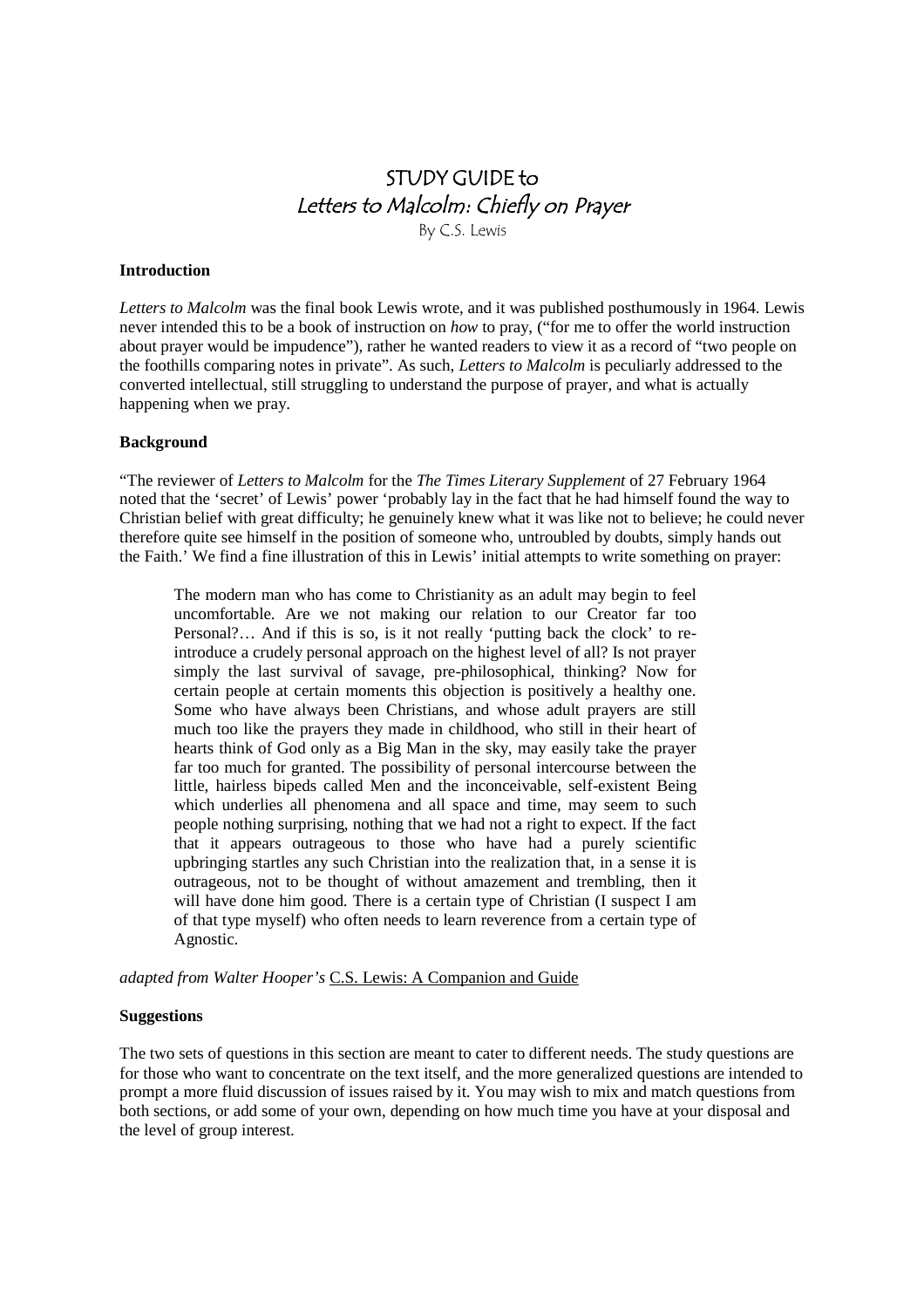He walks everywhere incognito… the real labour is to remember… to come awake.

# **A word on the Anglican Liturgy**

*Liturgy: a prescribed form of worship in which worshippers listen to and/or repeat set prayers and statements of faith in a common order of service. Anglican, Episcopal, Catholic and Orthodox churches traditionally use liturgical patterns of worship when they meet together.*

Lewis attended services at his local Anglican church in Headington, Oxford, after his conversion, and would have been most familiar with the patterns of liturgical worship laid out in the 1662 Book of Common Prayer. As part of the weekly service of communion Lewis would have recited the Lord's Prayer:

*Our Father, which art in heaven, Hallowed be thy Name. Thy Kingdom come. Thy will be done, in earth as it is in heaven. Give us this day our daily bread. And forgive us our trespasses, As we forgive them that trespass against us. And lead us not into temptation; But deliver us from evil. Amen*

## and the Nicene Creed:

*I believe in one God the Father Almighty, Maker of heaven and earth, and of all things visible and invisible:*

*And in one Lord Jesus Christ, the only-begotten son of God, Begotten of his Father before all worlds, God of God, Light of Light, Very God of very God, Begotten, not made, Being of one substance with the Father, By whom all things were made: Who for us men, and for our salvation came down from heaven, And was incarnate by the Holy Ghost of the Virgin Mary, And was made man, And was crucified also for us under Pontius Pilate. He suffered and was buried, And the third day he rose again according to the Scriptures, And ascended into heaven, And sitteth on the right hand of the Father. And he shall come again with glory to judge both the quick and the dead: Whose kingdom shall have no end.*

*And I believe in the Holy Ghost, The Lord and giver of life, Who proceedeth from the Father and the Son, Who with the Father and the Son is worshipped and glorified, Who spake by the Prophets. And I believe one Catholic and Apostolic Church. I acknowledge one Baptism for the remission of sins. I look for the Resurrection of the dead, And the life of the world to come. Amen.*

Those who would like to read more of the 1662 order of service can find it on the web at http://www.eskimo.com/~lhowell/bcp1662

Although he did not live long enough to use the revised order of service introduced in 1980 as "The Alternative Service Book" (ASB), Lewis was fully aware of the Church's plans for updating the phraseology of the liturgy, and took an interest in contemporary disputes over whether (and how) the traditional service should be altered. His consideration of corporate prayer in the first part of *Letters to Malcolm* includes some discussion of the liturgy and of the best way of using set patterns of worship and questions how much the service should be changed.

## **Note**

The Bishop of Woolwich, the Reverend John Robinson, whom Lewis mentions several times in his letters, became famous in the 1960s for his book *Honest to God* in which he questioned the meaning of God, the divinity of Jesus, and the supernatural events of the Bible. For Lewis, Robinson was a key example of liberal apostasy, and the object of many passing quips.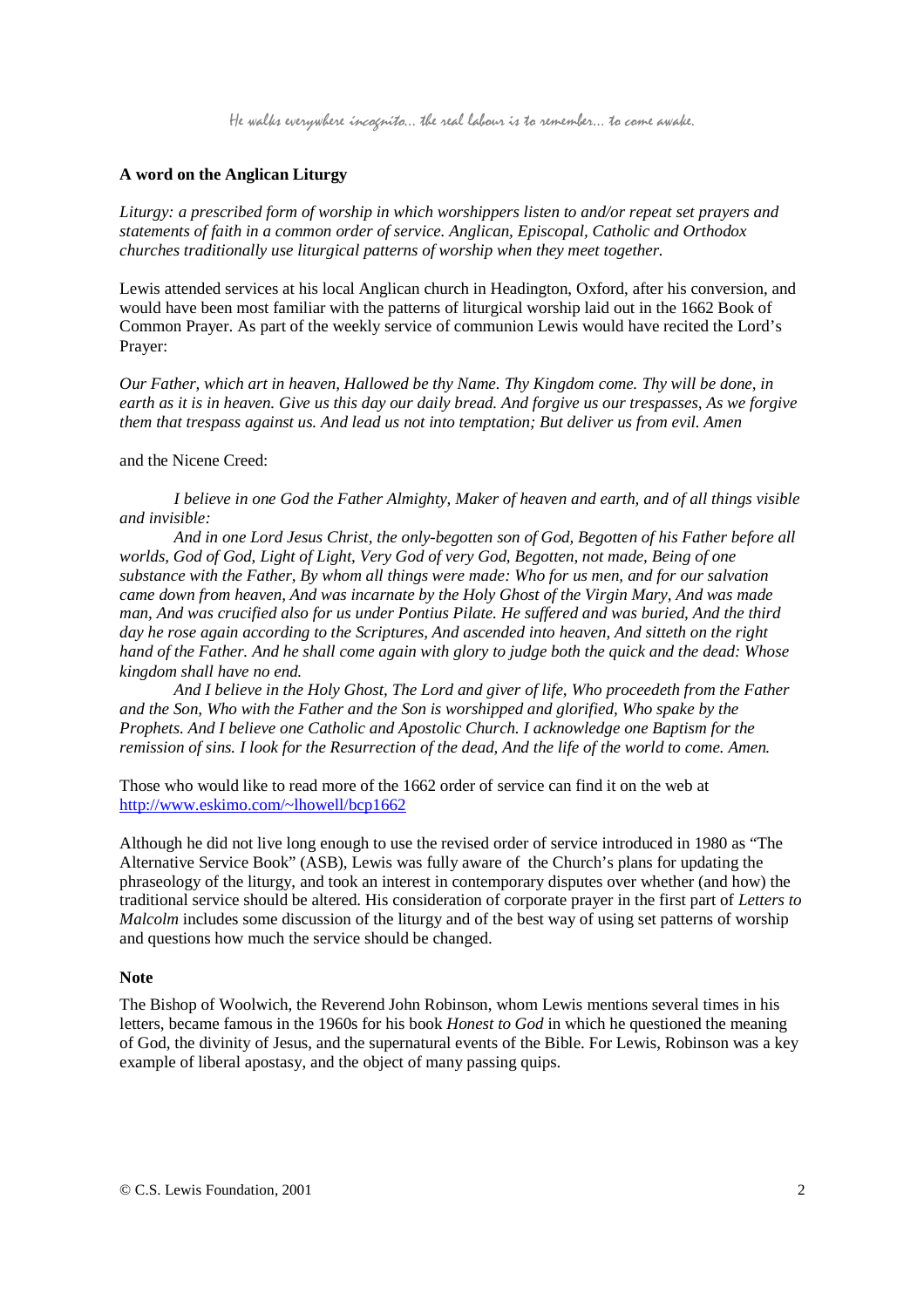# **Intensive Study**

#### Letters  $1 - 5$

- (1) "My whole liturgical position really boils down to an entreaty for permanence and uniformity." What, according to Lewis, are the advantages of permanence and uniformity in worship?
- (2) "For me words are, in any case, secondary." Secondary to what?
- (3) What, according to Lewis, are the uses of ready-made prayers? Why would he be reluctant to make them the staple of his prayer life?
- (4) "There is clearly a theological defence for it [praying to the Saints]… there is clearly also a great danger." What is the danger, and what is the defense?
- (5) How might it help us to remember that we are a part of "all the company of heaven" when we pray?
- (6) "I'd rather pray sitting in a crowded train than put it off till midnight when one reaches a hotel bedroom…" What, according to Lewis, are the best conditions for prayer? Do you have any recommendations of your own?
- (7) "The body ought to pray as well as the soul." How might the body be used as an aid to prayer?
- (8) "This talk of 'meeting' is, no doubt, anthropomorphic… that is why it must be balanced by all manner of metaphysical and theological abstractions. But never, here or anywhere else, let us think that while anthropomorphic images are a concession to weakness, the abstractions are the literal truth."
	- (a) Why aren't the abstractions the literal truth?
	- (b) Would you agree with Lewis that anthropomorphic images of God and/or the activity of prayer are a concession to human weakness?
- (9) What are the three different senses of heaven Lewis talks about in reference to "thy kingdom come"? How does this help him visualize the coming of the kingdom? What do you understand by the term?
- (10) "I am beginning to feel that we need a preliminary act of submission not only towards possible future afflictions but also towards possible future blessings…" Why might this be necessary? Do you agree with Lewis?
- (11) "It would be rash to say that there is any prayer which God *never* grants. But the strongest candidate is the prayer we might express in the single word *encore*." Why?
- (12) "I was never worried myself by the words *lead us not into temptation*, but a great many of my correspondents are." Why might some Christians find this a worry? How does Lewis deal with it himself?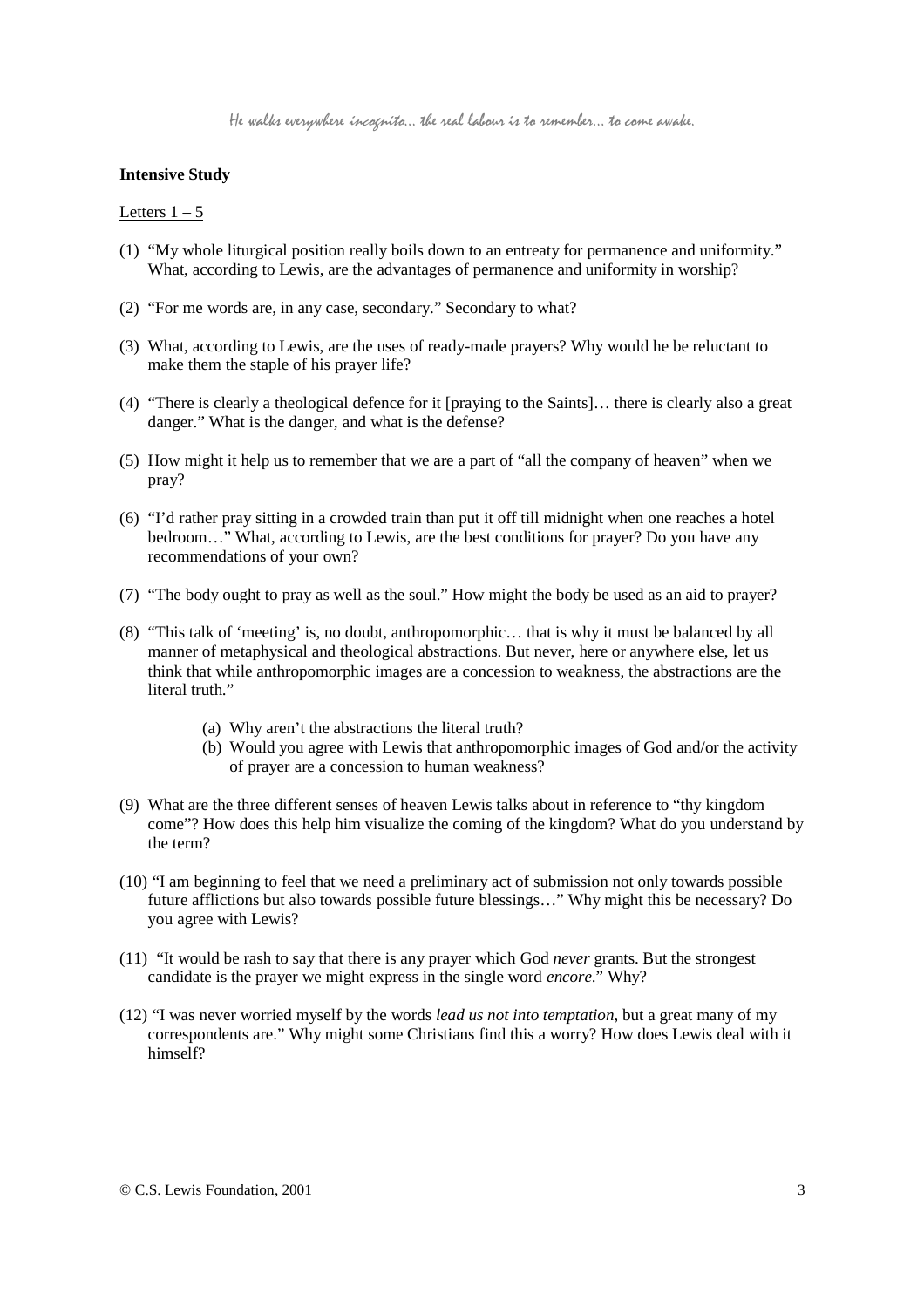He walks everywhere incognito… the real labour is to remember… to come awake.

## Letters  $6 - 10$

- (13) "I can well understand how a man who is trying to love God and his neighbor should come to dislike the very word *religion*." Is Lewis being too strong here, or do you think religion can sometimes work against Christianity?
- (14) What does Lewis say about the role of the conscience in prayer?
- (15) Could a determinist pray? [A determinist is someone who believes that the outcome of all our actions, and even the actions themselves, are pre-determined]
- (16) Do you agree with Lewis that anxieties are to be regarded as afflictions rather than sins?
- (17) How does Jesus' example in Gethsemane help us understand prayer?
- (18) "Strictly causal thinking [i.e., the idea that our prayers are what prompts God to act] is… inadequate when applied to the relation between God and man." Why might causal thinking, in regard to prayer, create problems for us?
- (19) "Never take the images [of God] literally… when the purport of the images what they say to our fear and hope and will and affections – seems to conflict with the theological abstractions, trust the purport of the images every time." Do you agree that images of God in the Bible are always truer than theological abstractions we extract from it?
- (20) Do you agree with Lewis that prayer would be meaningless without belief in a God who takes a personal interest in us?

## Letters  $11 - 15$

- (21) What do you make of the "embarrassing" New Testament promises about receiving whatever we ask for in faith?
- (22) Did you find Lewis' comments on mysticism helpful?
- (23) Do you agree that "our prayers for others flow more easily than those we offer on our own behalf"?
- (24) Can you identify with "the haunting fear that there is no one listening" when we pray? What is the best way of tackling it?
- (25) "Of each creature we can say "this also is Thou: neither is this Thou." In what sense are we, and in what sense aren't we, a part of God?
- (26) "…a safe god, a tame god, soon proclaims himself to any sound mind as a fantasy." Do you agree?

Letters  $15 - 22$ 

(27)"…the moment of prayer is for me – or involves for me as its condition – the awareness, the re-awakened awareness, that this "real world" and "real self" are very far from being rock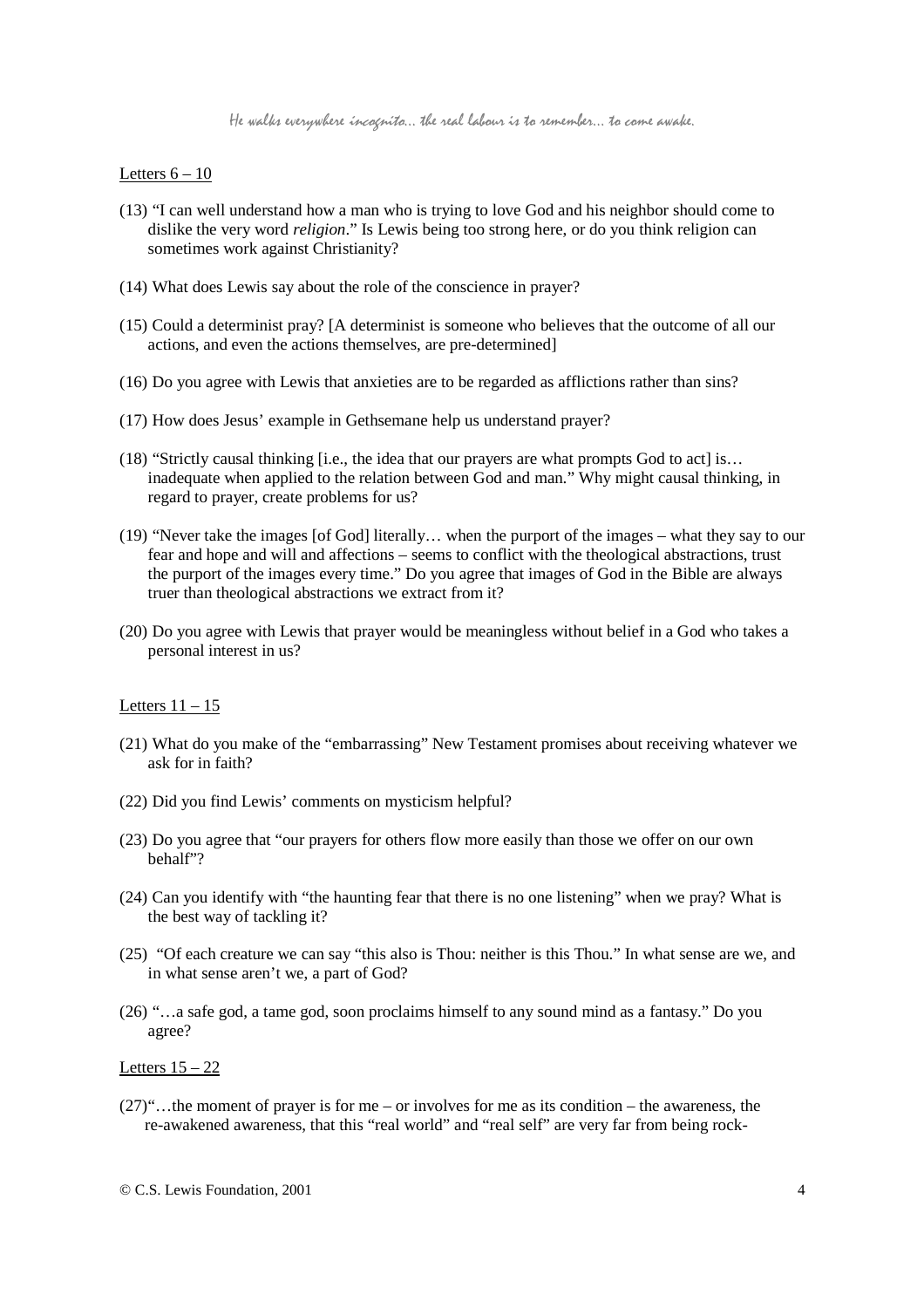bottom realities…if that can be done, there is no need to go anywhere else. This situation itself is, at every moment, a possible theophany. Here is the holy ground." Why, in Lewis' view, are our apprehensions of the world and the self not the same as 'rock-bottom realities'? Do you agree with Lewis that our awareness of this reality as a charade puts us in the right frame of mind for an encounter with God?

- (28) "I have tried to make every pleasure into a channel of adoration." How might we do that?
- (29) "Dance and game are frivolous, unimportant down here; for 'down here' is not their natural place. Here, they are a moment's rest from the life we were placed here to live. But in this world everything is upside down. That which, if it could be prolonged here, would be a truancy, is likest that which in a better country is the End of ends. Joy is the serious business of Heaven." What do you think of Lewis' projection of the heavenly life?
- (30) How does Lewis' explain God's "wrath" when we are disobedient in Letter 18?
- (31) "I have found (to my regret) that the degrees of shame and disgust which I actually feel at my own sins do not at all correspond to what my reason tells me about their comparative gravity." How do you think our feelings can complicate the matter of repentance?
- (32) Did you find Lewis' brief comments on communion helpful? If so, in what ways?
- (33) Lewis believes in Purgatory and in praying for the dead. Would you agree with the following?
	- (a) his belief in purgatory
	- (b) his picture of it
	- (c) his idea that we can pray for the dead.
- (34) "Our prayers, and other free acts, are known to us only as we come to the moment of doing them. But they are eternally in the score of the great symphony." Do you think Lewis' understanding of God as acting outside time is helpful?
- (35) "I haven't any language weak enough to depict the weakness of my spiritual life." Lewis finds that his own experiences of God are very slight when analyzed in terms of feelings and movements of the mind. Could you say the same thing?
- (36) "We shrink from too naked a contact, because we are afraid of the divine demands upon us which it might make too audible." Have you ever found that sometimes you'd rather not go to God because you'd rather not be asked to obey him?
- (37) Can you identify with Lewis' notion that God transforms even our past memories into the process of glorification? Have any of your memories been so transformed?

# **General Questions**

- (1) "To pray successfully without words one needs to be at the top of one's form." Do you agree with Lewis that it is possible to pray successfully without words?
- (2) "You make things far too snug and confiding. Your erotic analogy needs to be supplemented by 'I fell at his feet as one dead.'" (Letter 2) Is there ever a danger of our being over-familiar